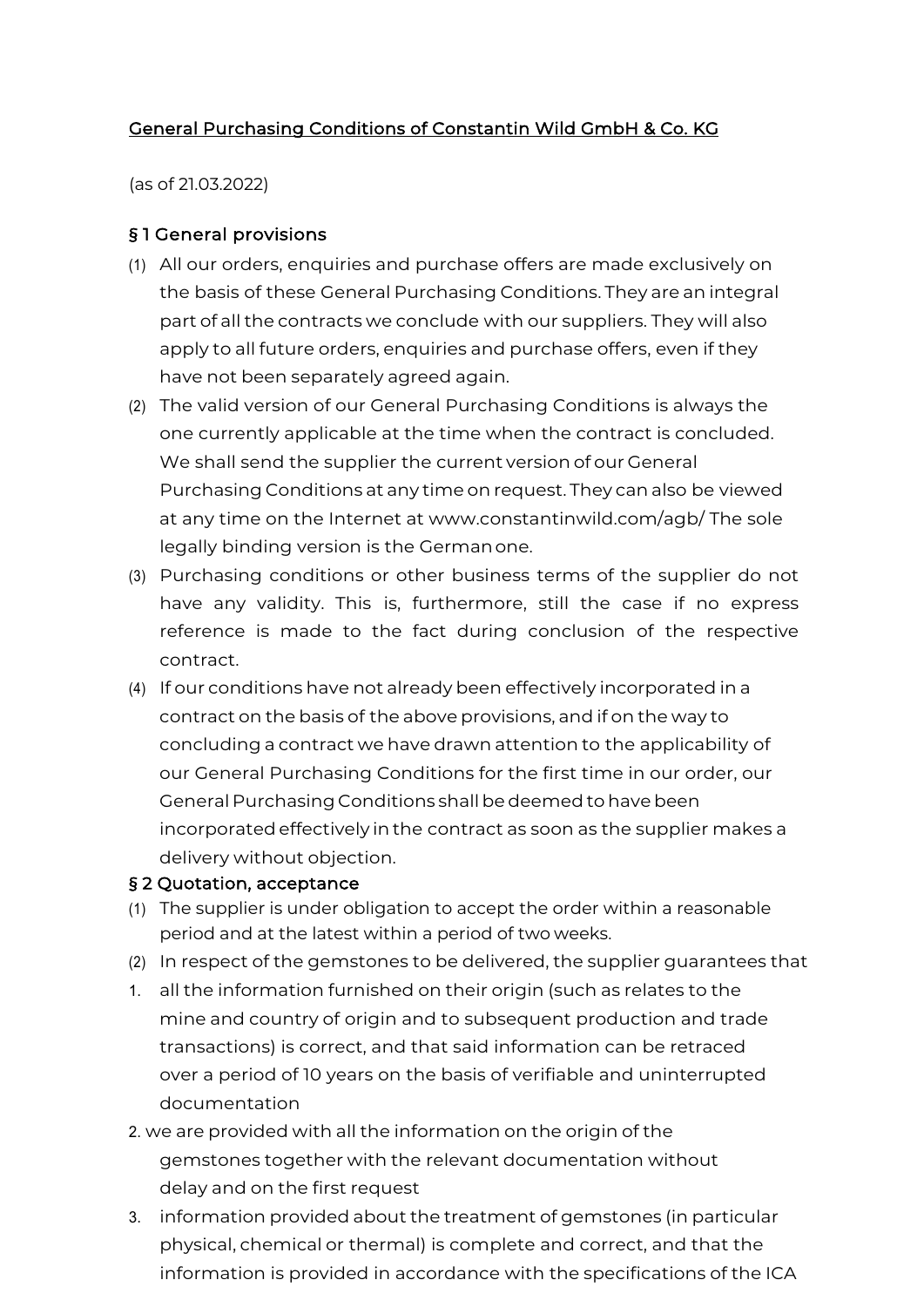and the CIBJO

- 4. the gemstones do not come from regions of conflict in which war or warlike conditions prevail
- 5. the gemstones come only from officially approved mines
- 6. the gemstones have been mined and processed in an environmentally sound way
- 7. all the national and international laws and regulations have been complied with during the mining of the gemstones and subsequent production and trade transactions, in particular those designed to prevent child labour, safeguard workers' rights and eliminate moneylaundering
- 8. all other features of the gemstones such as the supplier has quoted to us or about which we have enquired have been reported completely and correctly.
- (3) If so requested, the supplier is under obligation to provide us with further information on the aspects referred to here in § 2.

#### § 3 Prices, payment

- (1) Unless any other express agreement has been made, prices include delivery carriage paid, including statutory value added tax at the currently applicable rate and the costs of packaging.
- (2) The purchase price is payable within 30 days as from the receipt of a correct and proper invoice.

# § 4 Delivery

- (1) All delivery deadlines quoted in the order or otherwise agreed are binding.
- (2) The supplier is under obligation to notify us immediately of any failure to meet a delivery deadline that appears imminent or has actually occurred, the cause(s) of said failure and the likely duration of the delay. The establishment of a status of default of delivery remains unaffected by this.

# § 5 Passage of risk, shipping

Subject to § 6.3, the risk of accidental loss or accidental deterioration of the goods passes over to us on correct and complete delivery carriage paid to the destination named.

# § 6 Transactions involving goods sent for selection and commission

(1) In transactions involving goods sent for selection, acquisition of the goods is subject to our finally purchasing the goods sent. Goods sent for selection are deemed to have been finally purchased if they are not returned by us within a period subsequently set by the supplier, whereby the timeliness of the return is defined by our despatch of the goods. The supplier is under obligation to insure the goods sent to us for as long as we have them on trial for a sufficient sum such as is typical in our line of business, in particular against robbery, theft, extortion, fire,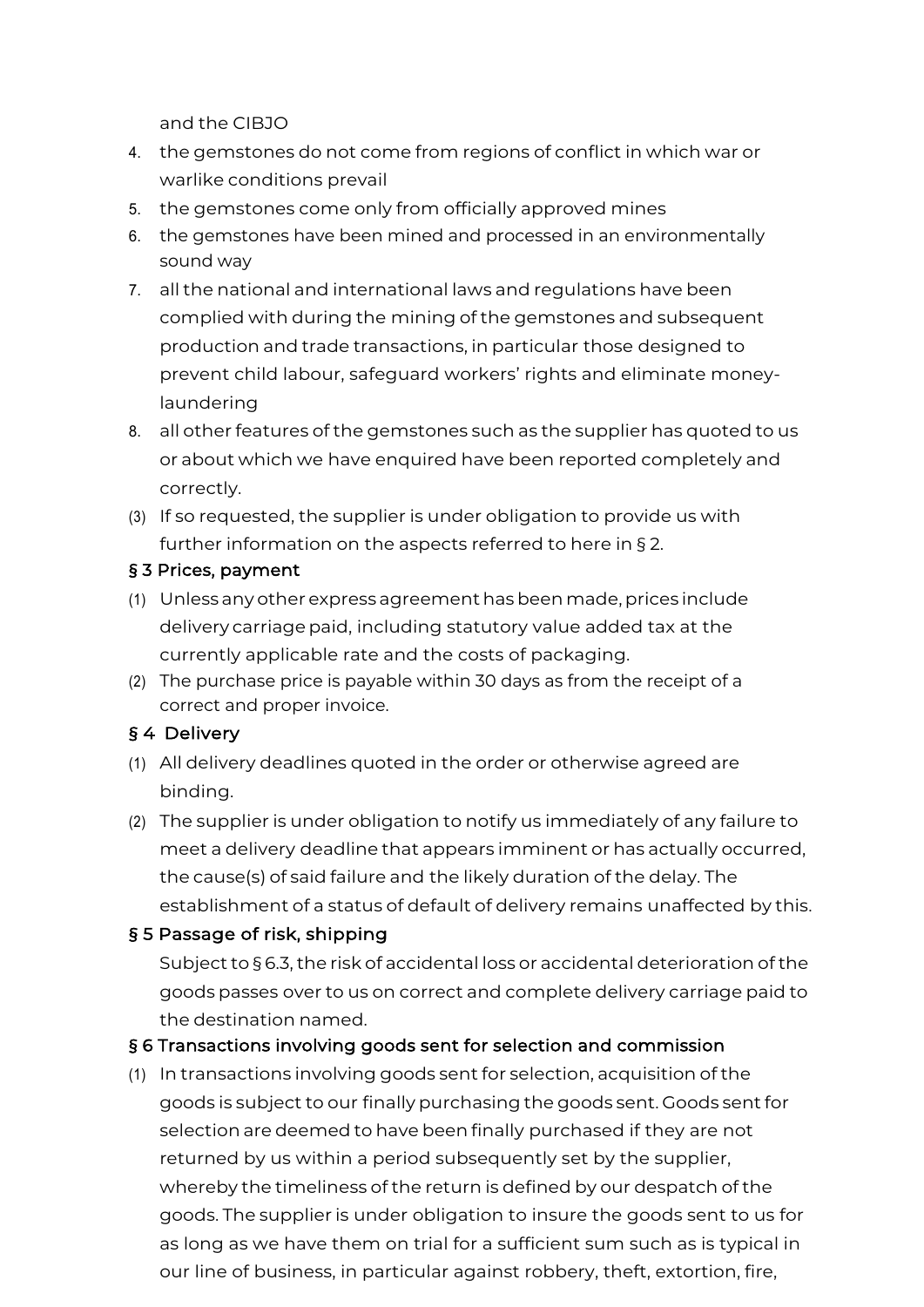and damage caused by water.

- (2) In commission transactions, any sale of the goods is on our behalf but for the account of the supplier. Instructions from the supplier are only binding if sent to us in text form. We are to provide notification of transactions carried out within two weeks. Repudiation as in Section 386 (1) of the German Commercial Code (HGB)must be declared to us within three working days. For the duration of the commission, the supplier is under obligation to insure the goods sent to us for a sufficient sum such as is typical in our line of business, in particular against robbery, theft, extortion, fire, and damage caused by water. We are not under obligation to inspect goods on commission or give notice of defects. We have the right to allow extra time for payment of the purchase price to the extent usual in our line of business. We do not have to warrant and represent to our supplier that the liabilities of the third party in question will be paid. We have the right to offset our commission and other remuneration and reimbursement of expenses against purchase price payments received from other transactions.
- (3) In the case of transactions involving goods sent for selection, the risk of accidental loss passes over to us when we declare that we are finally purchasing the goods. In commission transactions, our supplier bears the risk of accidental loss alone until such time as the risk passes over to the third party on execution of the commission.

#### § 7 Liability for defects, warranty

- (1) We are entitled to statutory warranty rights without restriction. In particular we have the right at our own discretion to call for rectification of the defect or delivery of a defect-free thing or, as the case may be, to claim compensation.
- (2) In cases of imminent danger we have the right, having notified the vendor as appropriate, to remedy the defect ourselves at the latter's expense. The same applies in cases in which the extension period set by us expires or the supplier's attempt at supplementary performance is unsuccessful.
- (3) Claims under warranty for defects fall under the statute of limitation 36 months after the passage of risk.

#### § 8 Product liability, insurance

(1) The supplier is under obligation to indemnify us on the first request against all and any liability in respect of third parties or, as the case may be, third-party claims such as arise from the manufacture, delivery, storage or use of the goods supplied. This obligation to indemnify does not apply if the claim has its origin in a grossly negligent or intentional breach of obligation on ourpart.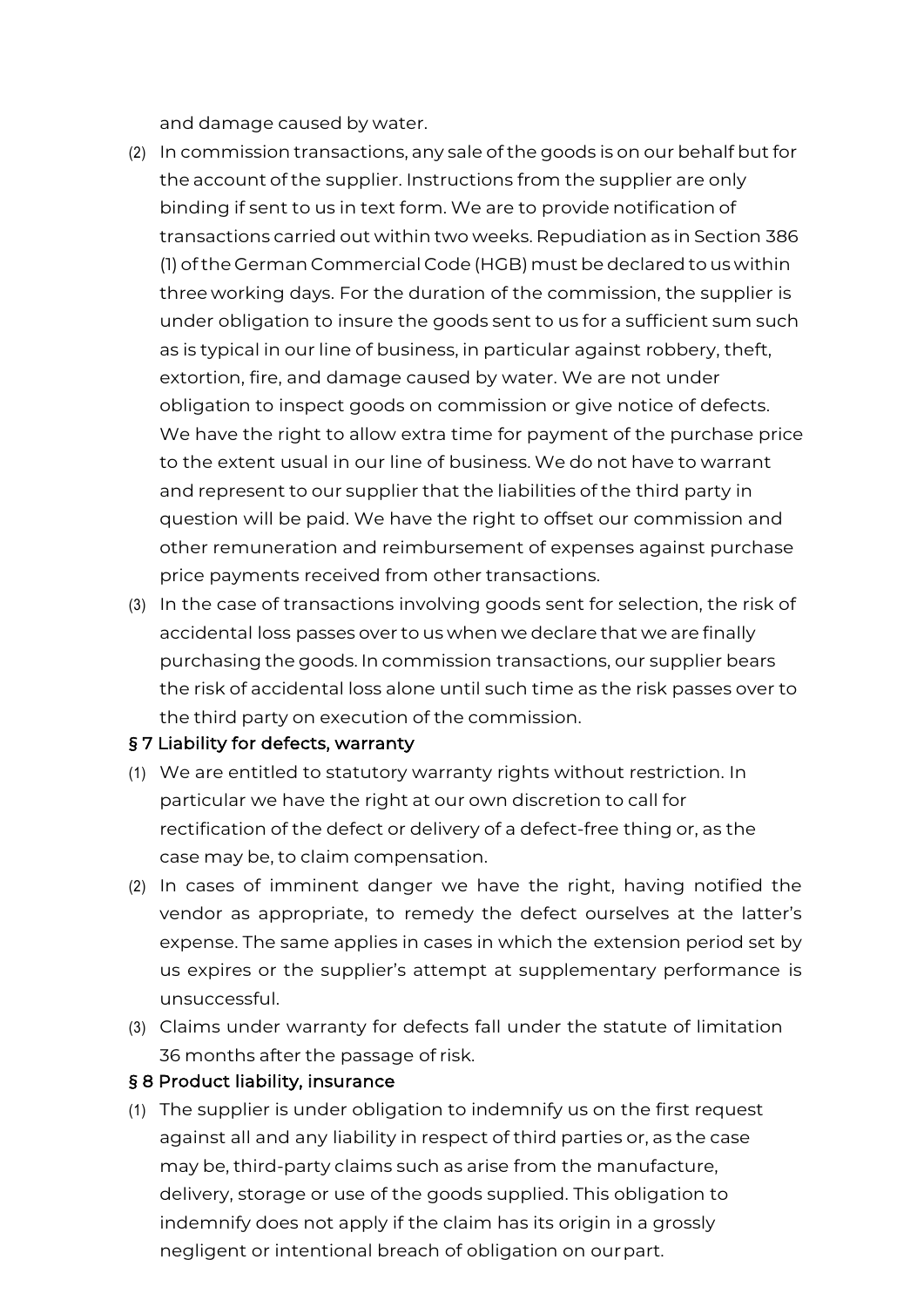(2) The supplier is under obligation to take out and maintain product liability insurance with an adequate minimum insured sum as is typical in our line of business. Any further entitlements to claim compensation remain unaffected by this.

### § 9 Legal defects

- (1) The vendor guarantees that the goods are supplied free of third-party rights and that no third-party rights are violated by said supply. To that extent, the vendor will indemnify us against any third-party claims on the first request.
- (2) Claims resulting from legal defects fall under the statute of limitation as stated in § 7.3.

# § 10 Confidentiality

- (1) The parties undertake to treat as business secrets all commercial and technical details which are not publicly known (incl. drawings, sketches, models, templates, samples and similar items) but become known to them in the context of the business relationship.
- (2) The copying of commercial and technical details is only permissible to the extent required for the performance of the contract or the fulfilment of the purpose envisaged in the contract. Otherwise they are to be treated confidentially and must not be made accessible to third parties without our approval. For the rest, we reserve rights of ownership and intellectual property rights.

# § 11 Concluding provisions

- (1) If any individual provisions of the contract or these Standard General Terms and Conditions should be or become invalid, this shall not affect the validity of the remaining provisions. In an attempt to interpret the contract in a way that restores its wholeness, the invalid provision should be replaced by a provision which comes as close as possible to the economic purpose that the parties can be seen to have been pursuing. The same applies to the rectification of any omissions that may be found.
- (2) German law shall prevail exclusively in respect of the contractual relationship. There shall be no recourse to the provisions of the UN Convention on Contracts for the International Sale of Goods (CISG) or to foreign law.
- (3) Place of performance for all obligations under this contract is Idar-Oberstein.
- (4) If the supplier is a merchant, a legal entity under public law or separate assets in public law, the exclusive legal venue is Idar-Oberstein. We also have the right to take legal proceedings against the supplier at his own general legal venue.